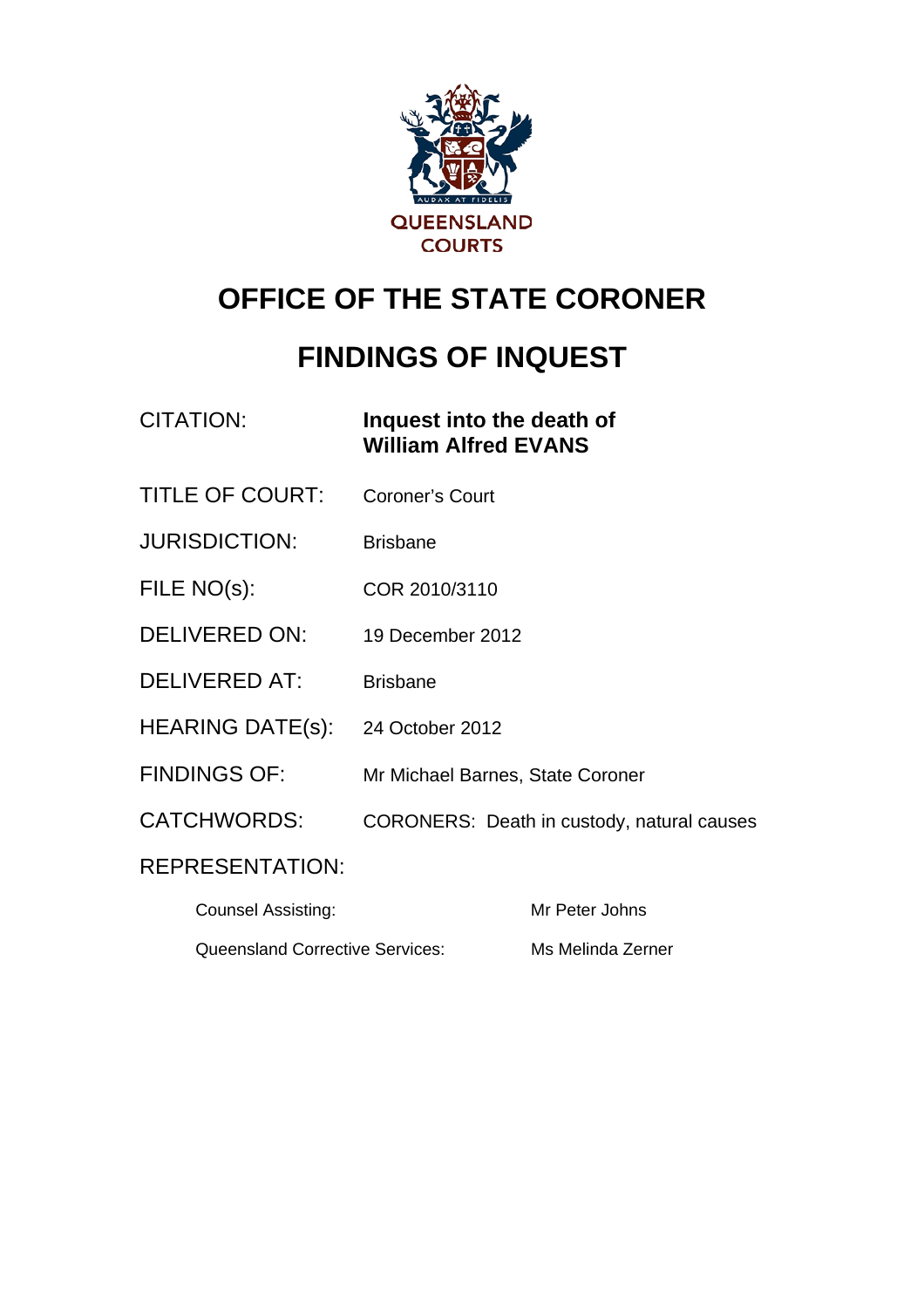## **Table of Contents**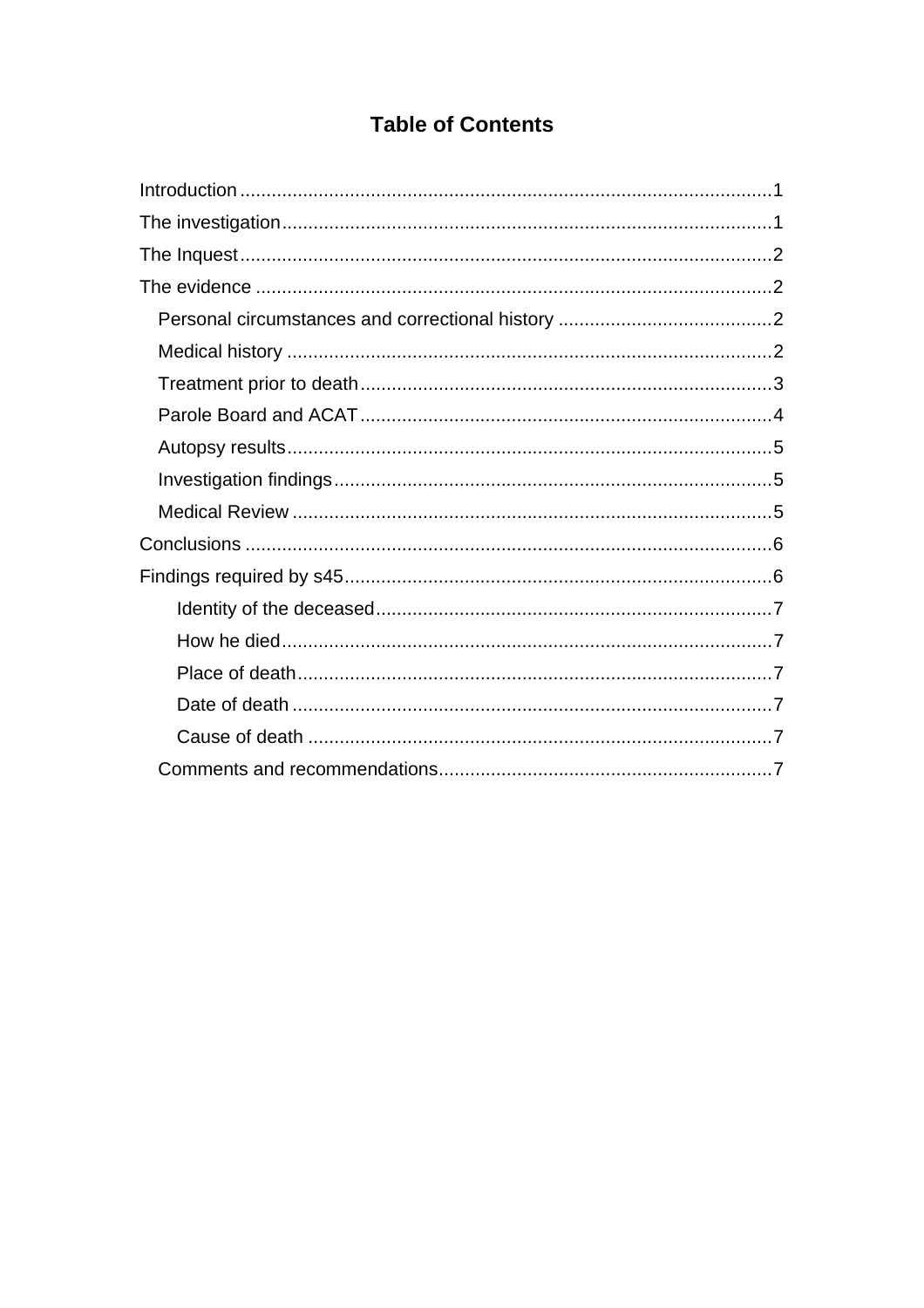<span id="page-2-0"></span>The *Coroners Act 2003* provides in s. 47 that when an inquest is held into a death in custody, the coroner's written findings must be given to the family of the person who died, each of the persons or organisations granted leave to appear at the inquest and to various officials with responsibility for the justice system. These are my findings in relation to the death of William Alfred Evans. They will be distributed in accordance with the requirements of the Act and posted on the web site of the Office of the State Coroner.

## **Introduction**

William Evans was 78 years of age when he died in the early hours of 8 September 2010. At the time he was in custody at the Princess Alexandra Hospital Secure Unit (PAHSU) having been transferred there from Arthur Gorrie Correctional Centre (AGCC) ten days earlier.

These findings:

- confirm the identity of the deceased person, how he died, and the time, place and medical cause of his death;
- consider whether any third party contributed to his death;
- determine whether the authorities charged with providing for the prisoner's health care adequately discharged those responsibilities; and
- consider whether any changes to procedures or policies could reduce the likelihood of deaths occurring in similar circumstances or otherwise contribute to public health and safety or the administration of justice.

# **The investigation**

An investigation into the circumstances leading to the death of Mr Evans was conducted by Detective Sergeant Andy Seery from the QPS Corrective Services Investigation Unit (CSIU).

He attended the scene, viewed the body of Mr Evans in situ, before liaising with hospital staff in order to access relevant medical records. He organised for statements to be taken from corrective services officers and nursing staff at the Wolston Correctional Centre (WCC). All documentation pertaining to Mr Evans at the WCC was seized. All patients at the PAHSU were interviewed.

A statement was obtained from the doctor at the PAHSU who declared Mr Evans deceased and from nursing staff who had cared for him in the period preceding his death.

At the request of counsel assisting, Dr Gary Hall from the Queensland Health Clinical Forensic Medicine Unit examined the medical records for the deceased and reported on them.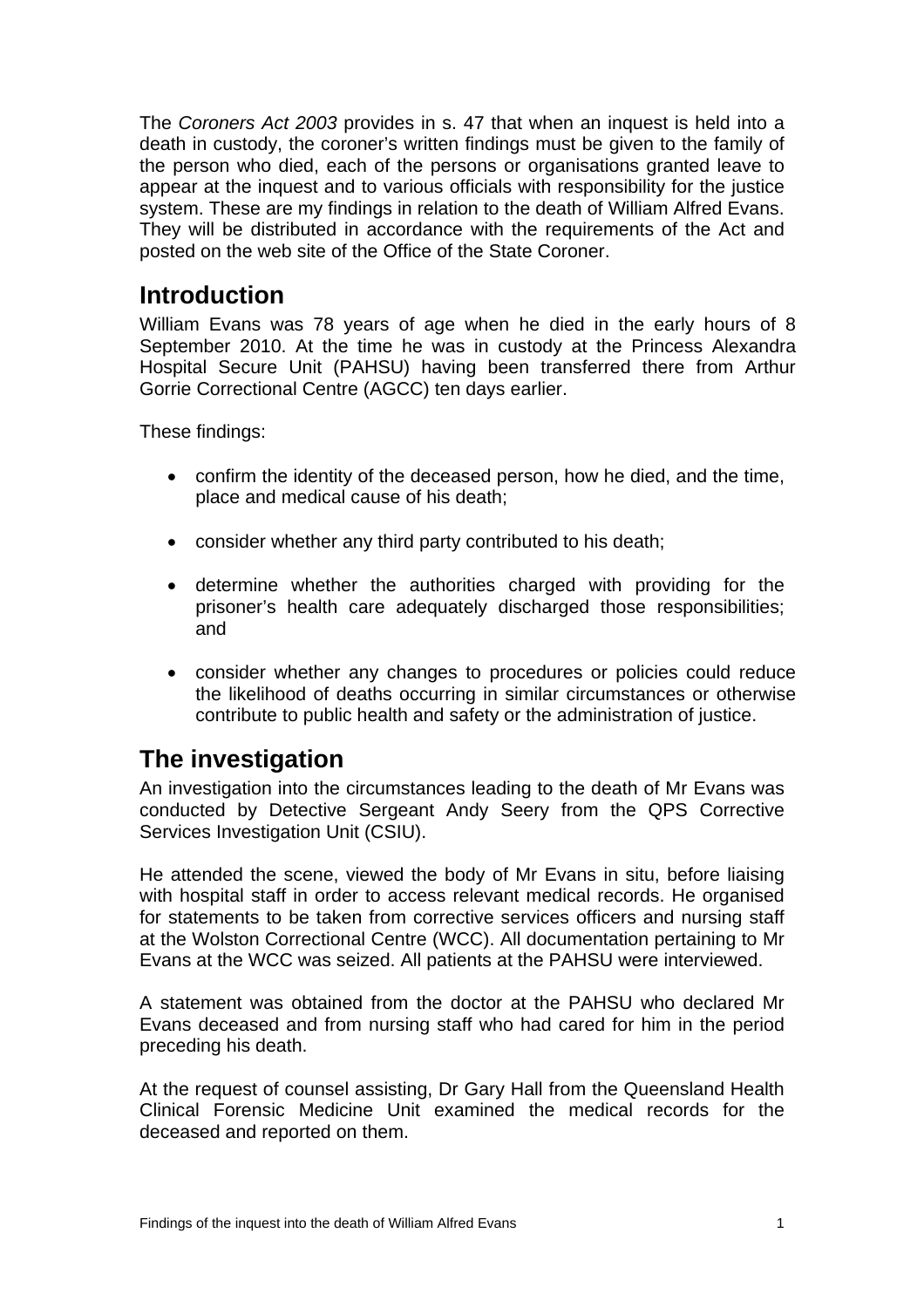<span id="page-3-0"></span>I am satisfied the investigation was thoroughly and professionally conducted and all relevant material was accessed.

# **The Inquest**

An inquest was held in Brisbane on 24 October 2012. All of the statements, records of interview, medical records, photographs and materials gathered during the investigation were tendered at the inquest.

Counsel assisting, Mr Johns, proposed that no oral evidence be heard subject to objection from any other party. Mr Johns had earlier written to Mr Evans' wife, enclosing a copy of the police investigation report and explaining that he intended to make this submission. No objection was received to the proposed course from any party and I agreed that the evidence tendered was sufficient for me to make the requisite findings.

# **The evidence**

### *Personal circumstances and correctional history*

William Evans was born in Aberdare, Wales on 9 February 1932. He emigrated to Australia with his wife and four children in 1968. He had a further child and was granted Australian citizenship in 1992. In 1998 his wife died and he re-married later in the year, although that marriage ended in divorce around the time of Mr Evans' later criminal conviction.

On 31 March 2006 Mr Evans was sentenced in the Brisbane District Court to six years imprisonment for the offences of rape and maintaining an unlawful relationship with a child with a circumstance of aggravation. This was his first criminal conviction. One of his victims was his granddaughter. A recommendation was made for post-prison community based release after he had served three years imprisonment. His full-time discharge date was 30 March 2012.

Mr Evans was received at the AGCC and then transferred to the WCC on 2 June 2006. He remained there until 10 May 2010 when he was transferred back to the AGCC as a result of his deteriorating health. On 30 August 2010 he was transferred to the PAHSU.

## *Medical history*

On arrival at the WCC on 2 June 2006, Mr Evans was medically assessed. At this time he stated he did not have any significant physical or psychological illness other than a bad back. He did though complain to medical staff that he had been dribbling urine for the past 14 years. On 21 June 2006 Mr Evans had a renal ultrasound examination. He was noted to have an enlarged prostate which was discovered to be caused by adenocarcinoma. This was treated with ongoing radiation therapy that appeared successful over the course of the following two years.

Mr Evans medical records reveal a sharp deterioration in his mental state from late 2009 onwards, although even at 30 September 2009 medical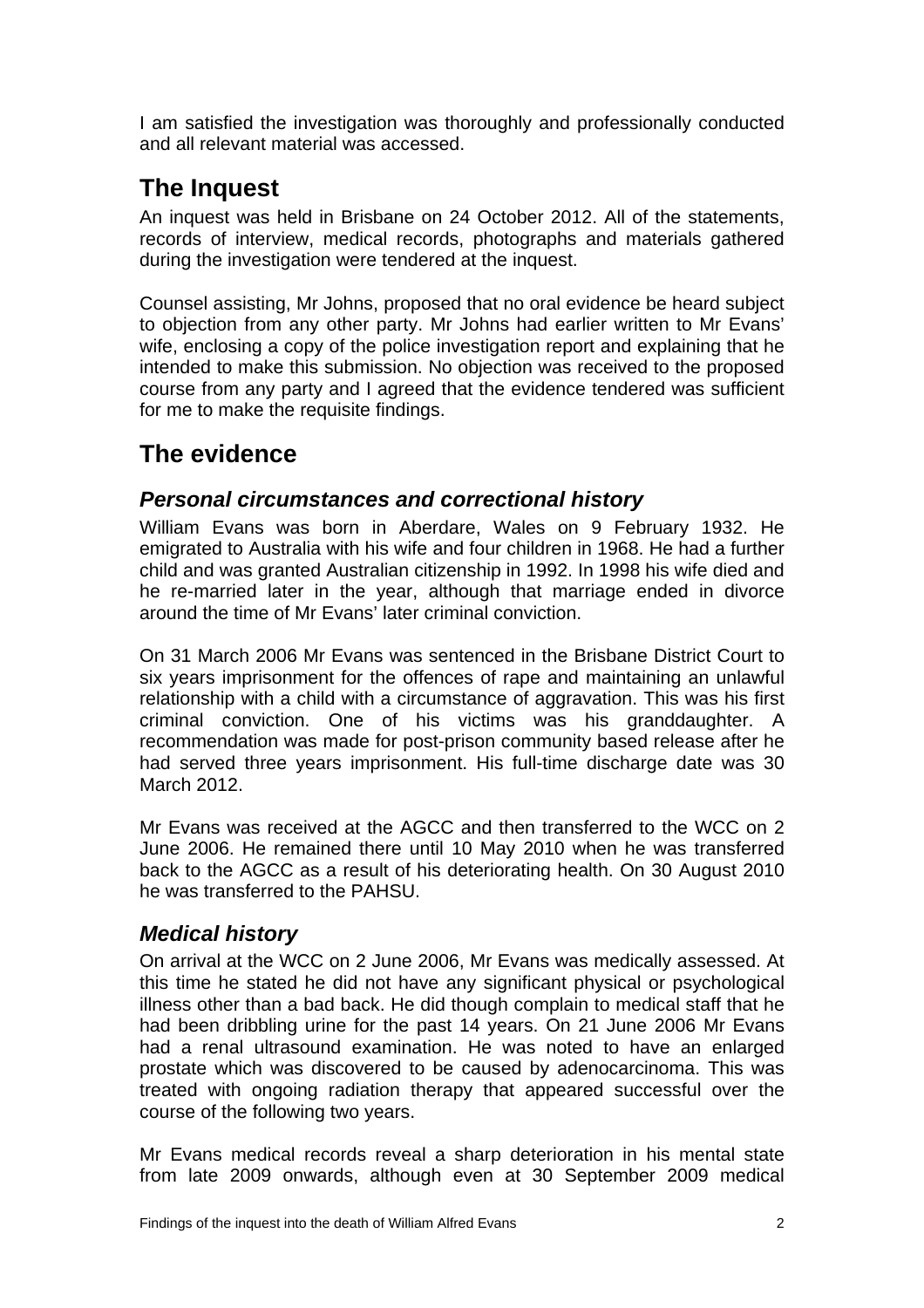<span id="page-4-0"></span>records from the PAHSU note a *two year history* of increasing confusion. He was diagnosed as having dementia following assessment at the PAHSU in September 2009. Over the following months his deterioration manifested itself by his wandering into fellow inmate's rooms at night, stealing their belongings and becoming aggressive when confronted. He began to become incontinent of urine and faeces. This eventually resulted in him defecating and urinating in other prisoners cells and smearing walls; a situation that left him vulnerable in a prison setting although in his particular case appears to be managed with a great deal of understanding by his fellow prisoners.

It is clear from the WCC medical records that Mr Evans was considered to require full-time nursing care by the end of 2009. Arrangements were made for him to undergo an Aged Care Assessment Team (ACAT) assessment which resulted in him having approval for ACAT high-level care from 8 October 2009 onwards. This level of care was not available at the WCC and his needs were attended to by volunteer prisoner aides with no formal nursing qualifications or background.

It was ultimately this situation, though, that led to Mr Evans transfer back to the AGCC in May 2010 where his access to other cells and other prisoners was more restricted.

#### *Treatment prior to death*

In July 2010 Mr Evans became wheelchair-bound and on 18 July 2010 he was admitted to the PAHSU for investigation of recurrent falls associated with low blood pressure, pallor, and fainting. He was found to be anaemic and his renal function was poor with evidence of acute renal failure compared to his last test which had been conducted on 9 March 2010. He was found to be losing proteins through his urine, a condition called nephritic syndrome. Medical records show he was investigated extensively as to the cause of this and was referred to renal physicians who considered it most likely resulted from a malignancy. He was referred for CT scans of his chest, abdomen and pelvis and a renal tract ultrasound.

None of these examinations revealed the site of a primary lesion. In circumstances where his condition was deemed untreatable and most likely terminal, a decision was made not to pursue the process of seeking out a primary lesion. Mr Evans was transfused with two units of packed red blood cells to treat his anaemia and reduce the associated symptoms and transferred back to the AGCC on 3 August 2010. He remained bed-ridden for the remainder of his time there. The medical file includes correspondence between the Director of PAHSU, Dr Stuart McDonald and the Adult Guardian at the time of Mr Evans discharge.

Dr McDonald stated that Mr Evans' condition was *incurable, irreversible and terminal*. The Adult Guardian agreed with the assessment of Dr McDonald that palliative management only was appropriate thereafter. An Acute Resuscitation Plan was formulated and when Mr Evans returned to hospital on 30 August 2010, following a deterioration in his condition, it was decided, with the agreement of the Adult Guardian, that only palliative care would be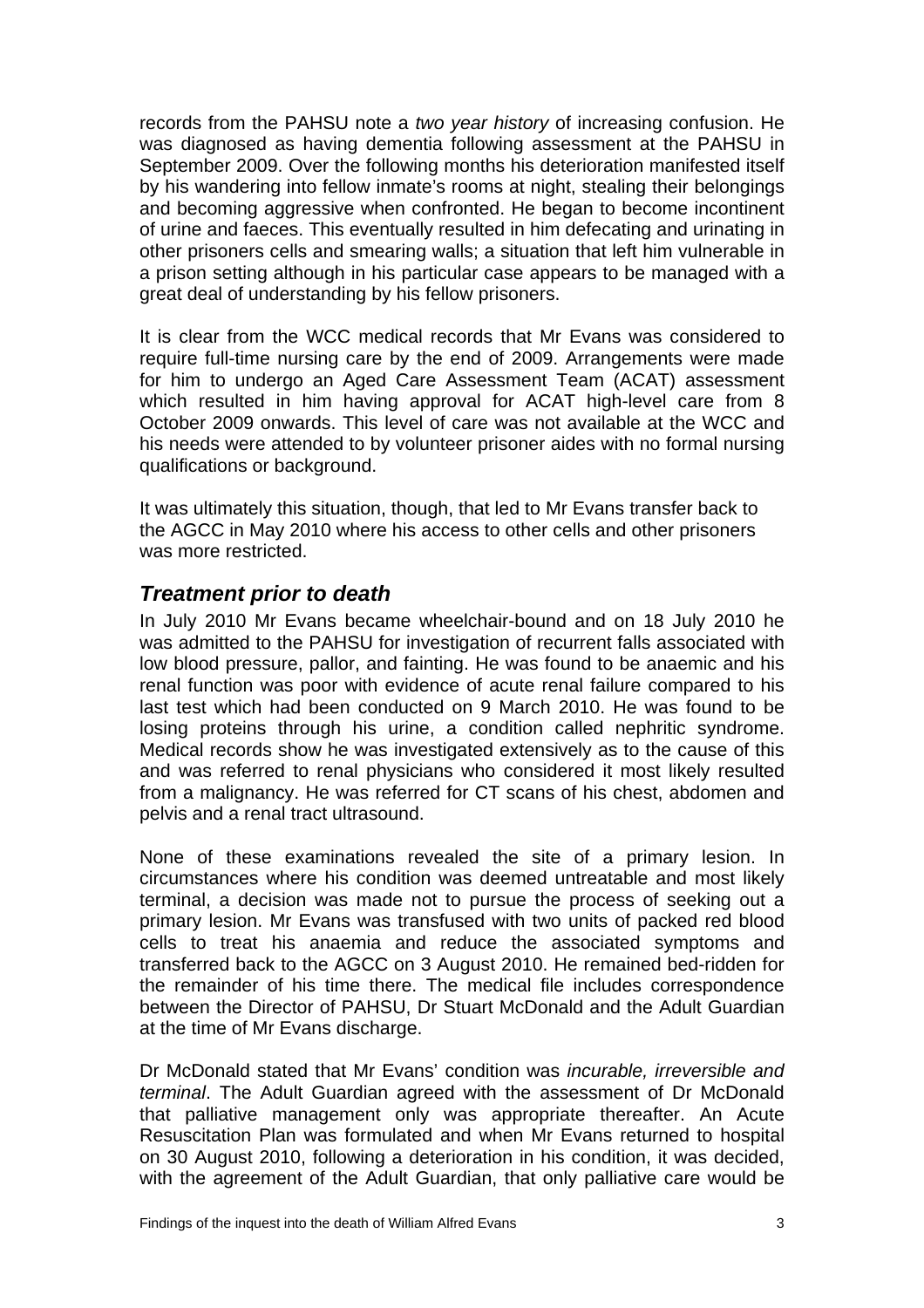<span id="page-5-0"></span>offered. On that date a *Consent to withhold life-sustaining measure* form was signed by a representative of the Adult Guardian on behalf of Mr Evans. It was signed on the basis that due to Mr Evans' *advanced dementia, multiple peritoneal metastasis, cachexia and chronic renal failure* it would be inconsistent with good medical practice to proceed with cardiopulmonary resuscitation.

At the time of his admission to the PAHSU on 30 August 2010, Mr Evans was unresponsive to verbal stimuli. His care was to be supportive measures only, offering oral food and fluids and attending to his personal hygiene. On the morning of 8 September 2010 the attending nurse noticed Mr Evans' breathing to slow and then suddenly stop. The correctional services supervisor was called. Victoria Jepson examined Mr Evans and declared life extinct at 5:57am.

#### *Parole Board and ACAT*

In mid-2009 Mr Evans underwent a detailed assessment by ACAT after being referred by the WCC Diversional Therapist. In order to assist with that assessment Mr Evans was first seen by a psychiatrist and an occupational therapist. This resulted in Mr Evans being approved for High Level Residential Care by ACAT on 8 October 2009.

The WCC Diversional Therapist then took steps to organise a placement for Mr Evans in a suitable facility. The only facility with suitable 24 hour dementia specific care that would accept Mr Evans onto their waiting list was Moreton Bay Nursing Unit. Mr Evans was added to the list on 22 January 2010 but it was made clear the wait for a place would be long. Mr Evans was still on the waiting list when he died nearly eight months later.

Mr Evans had made an application for parole as early as 22 December 2008 in preparation for his eligible release date of 31 March 2009. On 10 June 2009, the Parole Board advised Mr Evans they considered him to pose an unacceptable risk to the community and, after considering further submissions from Mr Evans, formally declined his application for parole on 9 September 2009. The board found that Mr Evans did not have an adequate release plan incorporating supportive care in the community to address his illness.

After he had been placed on the waiting list at Moreton Bay Nursing Unit, Mr Evans again applied for parole on 10 March 2010. This was supported by the opinion of Dr McDonald from the PAHSU that by this stage Mr Evans was *disorientated, wheelchair-bound and incontinent of urine and faeces*.

Over the following months the parole board appeared to have explored the option of Mr Evans being placed in another facility, Spiritus St Martin's Nursing Home, but this could not be arranged. They were clearly disinclined to grant parole without Mr Evans having a placement at a suitable facility. In the meantime he had been transferred to AGCC and then, on 30 August 2010, to the PAHSU.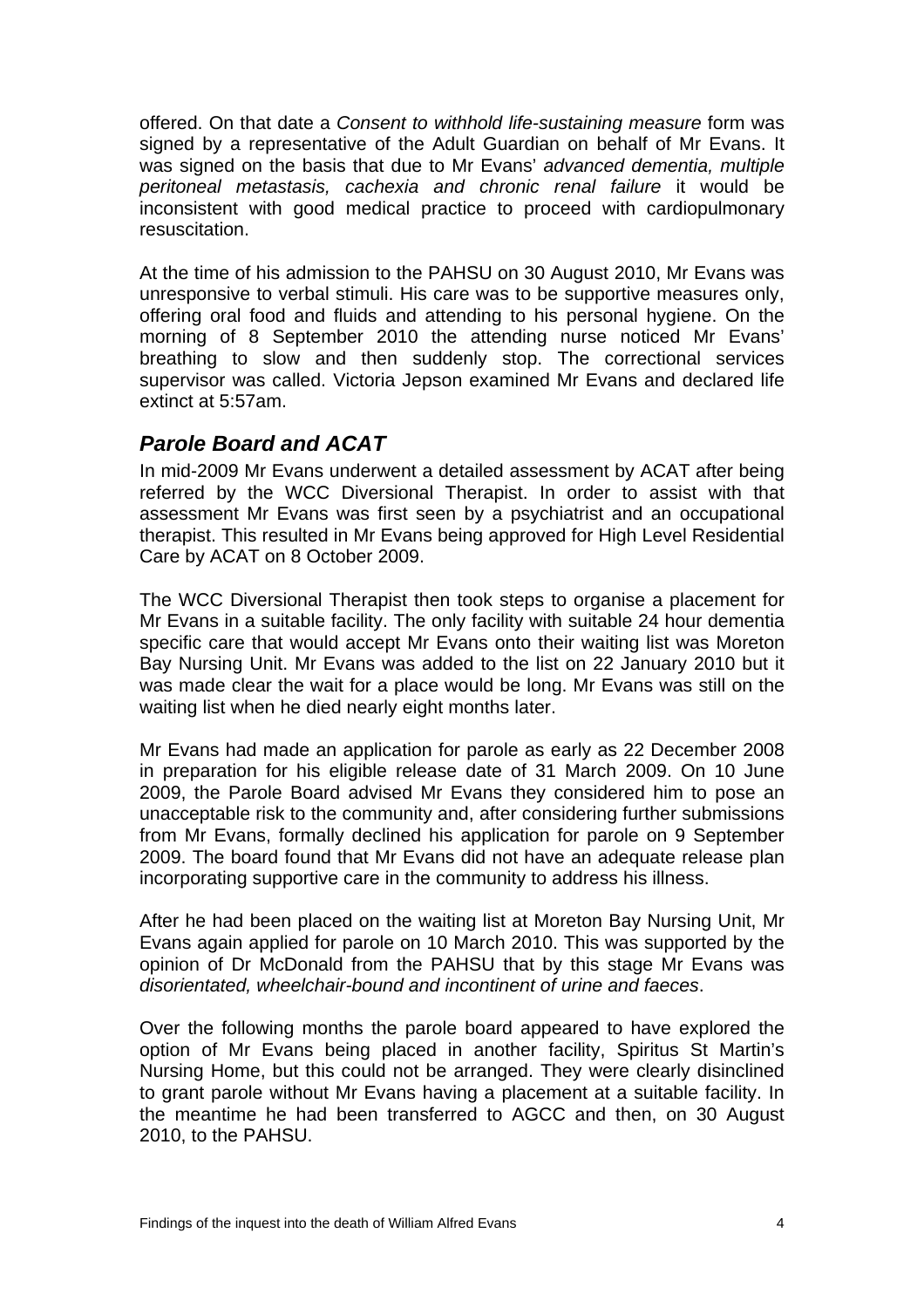<span id="page-6-0"></span>After he had been admitted at the PAHSU, Dr McDonald made contact with St Vincent's Hospital at Kangaroo Point to request they take care of Mr Evans. That hospital has a facility that would allow Mr Evans a temporary placement while he waited on a permanent nursing home spot. A place was made available and Dr McDonald advised the parole board. He also re-iterated his views in relation to Mr Evans' dire medical condition.

The Parole Board granted parole to Mr Evans on 9 September 2010, one day after he had died.

#### *Autopsy results*

An external autopsy examination was carried out on 9 September 2010 by an experienced forensic pathologist, Dr Nadine Forde.

Samples were taken for toxicological testing and no drugs or alcohol was detected.

Dr Forde had access to the medical records relating to Mr Evans from the PAHSU. After considering these, the toxicological results and her observations at autopsy, Dr Forde issued a certificate listing the cause of death as:

*1(a) Acute renal failure;* due to or as a consequence of

*1(b) Metastatic malignancy (primary site unknown)* 

Other contributory findings:

*2. Prostatic adenocarcinoma* 

#### *Investigation findings*

None of the other inmates at the AGCC or the WCC provided information to the investigating officers suggesting foul play or any deficiency or inappropriateness with regard to the treatment received by Mr Evans while in custody.

The examination of Mr Evans' room at the PAHSU revealed no signs of violence.

The CSIU investigation into Mr Evans' death did not lead to any suspicion that his death was anything but natural.

#### *Medical Review*

The medical records pertaining to Mr Evans were sent by counsel assisting to the Clinical Forensic Medicine Unit where they were independently reviewed by Dr Gary Hall. He considered the treatment provided to Mr Evans at PAHSU was *exceptional*, noting that:

*…he was extensively investigated as to the cause of his renal failure in an appropriate timeframe, and due attention was paid*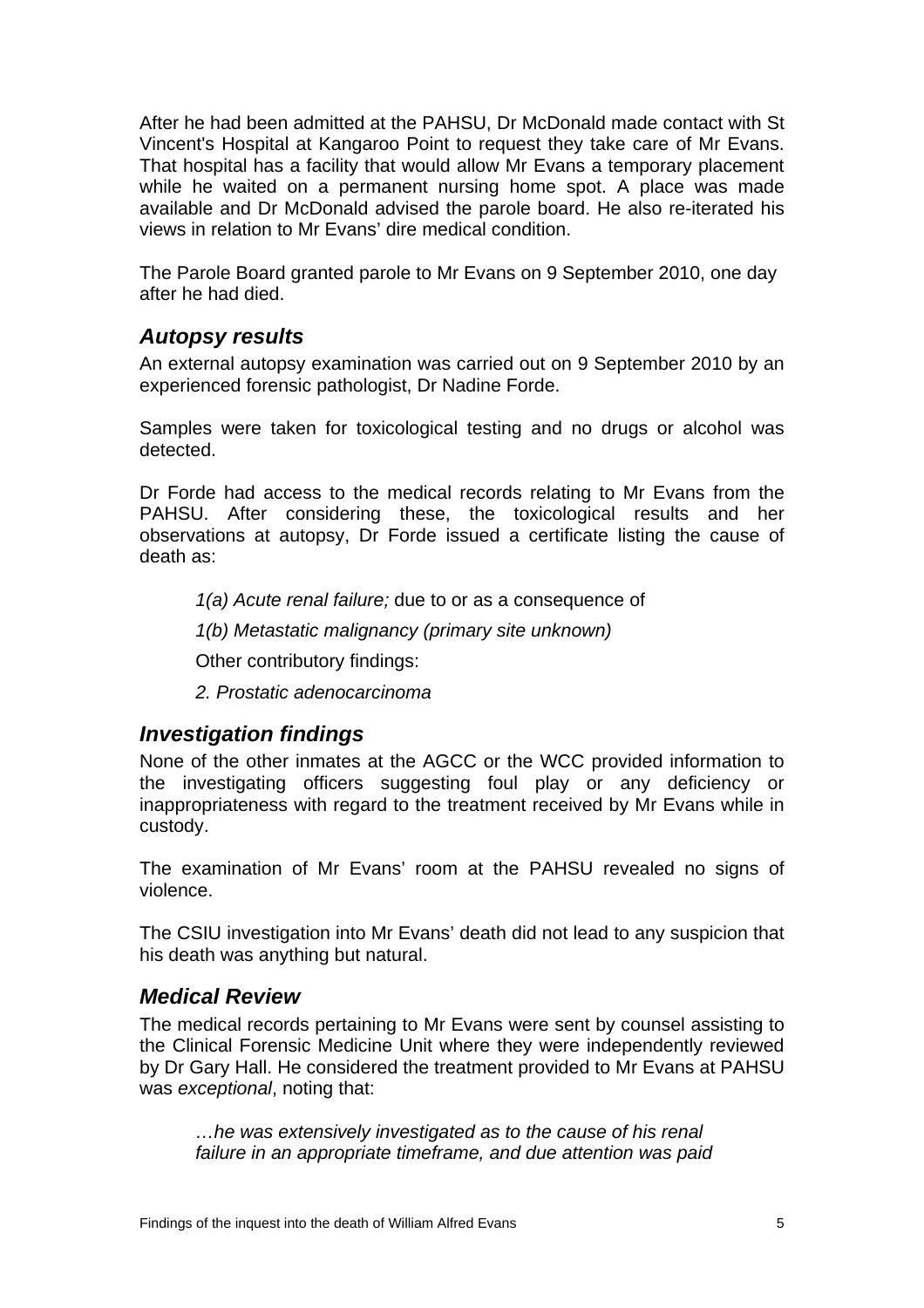*to his well-being and dignity in his clinical path once diagnosis was established."*

<span id="page-7-0"></span>Dr Hall went on to say:

*With regard to his medical management in the WCC, AGCC, I believe that he received as good attention as he could in the circumstances, however these circumstances fall short of what I would deem acceptable. My belief is that Mr Evans would have best been managed in a dementia-specific highlevel nursing home facility, and this probably would have been most appropriate at the time that the ACAT assessors determined that he needed such care. I applaud the patience and understanding of his fellow inmates who attended to his cares, as I am sure that this would have tested their mettle to the nth degree, given their lack of appropriate training.* 

## **Conclusions**

I conclude that Mr Evans died from natural causes. I find that none of the correctional officers or inmates at AGCC or WCC caused or contributed to his death.

I am satisfied Mr Evans was given appropriate medical care by staff at the PAHSU and while he was in custody at the WCC and the AGCC. Adequate and appropriate assistance was given to him in those facilities with regard to his application for parole and with regard to placing him in an appropriate facility.

It is a well recognised principle that the health care provided to prisoners should not be of a lesser standard than that provided to other members of the community. I accept the submissions of counsel for Queensland Corrective Services (QCS) that the difficulty of obtaining a place in a dementia-specific high level nursing home is one faced by members of the community generally. In this case Mr Evans was accepted onto a waiting list within a short time after his ACAT assessment. That was the same waiting lists on which other members of the community suffering the same as Mr Evans would have been placed. Although the opinion of Dr Hall that Mr Evans would have been better served in such a facility is inarguable, there is nothing to suggest that Mr Evans' failure to obtain a placement at Moreton Bay Nursing Unit was linked to his being a prisoner.

I acknowledge that Mr Evans' daily needs were necessarily attended to by fellow, untrained inmates. Although this placed him in a different situation to what would be the case out of prison, I am satisfied it did not, in this particular case, result in a lesser standard of care.

# **Findings required by s45**

I am required to find, as far as is possible, the medical cause of death, who the deceased person was and when, where and how he came by his death. As a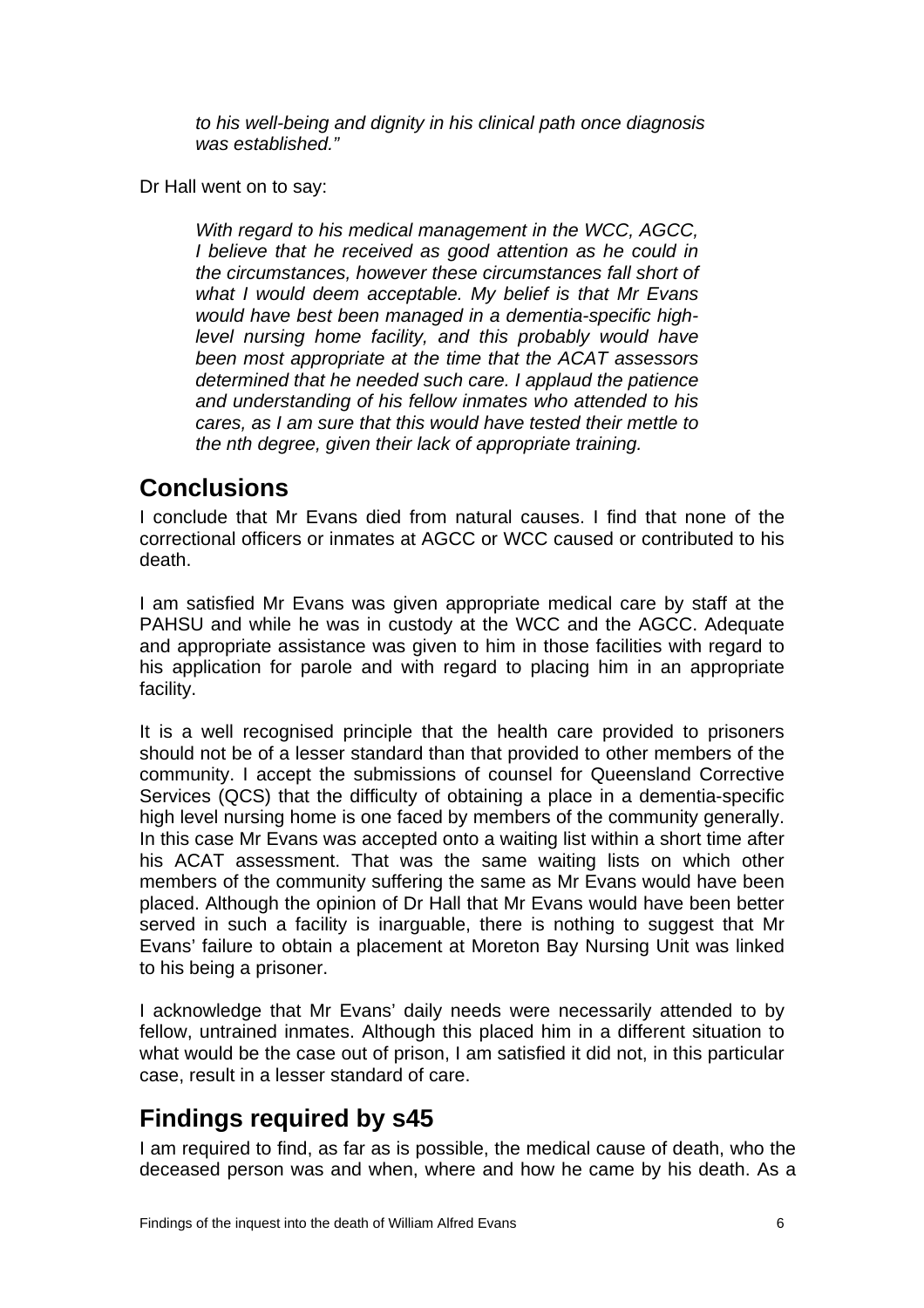<span id="page-8-0"></span>result of considering all of the material contained in the exhibits, I am able to make the following findings:

|                    | <b>Identity of the deceased</b> - The deceased person was William Alfred<br>Evans.                                                           |
|--------------------|----------------------------------------------------------------------------------------------------------------------------------------------|
| How he died -      | Mr Evans died while in custody within the<br>unit of the Princess Alexandra<br>secure<br>Hospital from the effects of untreatable<br>cancer. |
| Place of death $-$ | He died at Buranda in Queensland.                                                                                                            |
| Date of death $-$  | He died on 8 September 2010.                                                                                                                 |
| Cause of death $-$ | Mr Evans died from natural causes, namely<br>acute renal failure caused by metastatic<br>malignancy of unknown origin.                       |

#### *Comments and recommendations*

Section 46, insofar as it is relevant to this matter, provides that a coroner may comment on anything connected with a death that relates to public health or safety, the administration of justice or ways to prevent deaths from happening in similar circumstances in the future.

In this case the Department of Community Safety (encompassing QCS) was asked to provide evidence of the steps taken to address the likely increased incidence of prisoners requiring care similar to that needed by Mr Evans due to the increasing age of the prison population. The inquest received evidence from Ms Kerrith McDermott, General Manager, Operational Service Delivery for QCS. She advised that her Department had been made aware that the president of the Queensland Parole Board has considered a review of the rules governing parole for the ageing prison population. It has been decided, for the present, that no changes are warranted as the relevant legislation already provides for the application and granting of exceptional circumstances parole.

As can be seen in this case, one of the problems in persuading the parole board that exceptional circumstances parole should be granted, is placement within an appropriate facility for the person's needs within the community. As Ms McDermott advised since Mr Evans' death, QCS has contracted the South Queensland Correctional Centre (SQCC) to provide a palliative care, frail and elderly unit. This unit was commissioned as operational on 2 January 2012. It provides accommodation for up to four male prisoners and provides a level of care not available at any other corrective services facility. Special needs nurses provide care and services as required 24 hours per day and a doctor is on-site twice per week for six hours each time as well as being on call 24 hours per day.